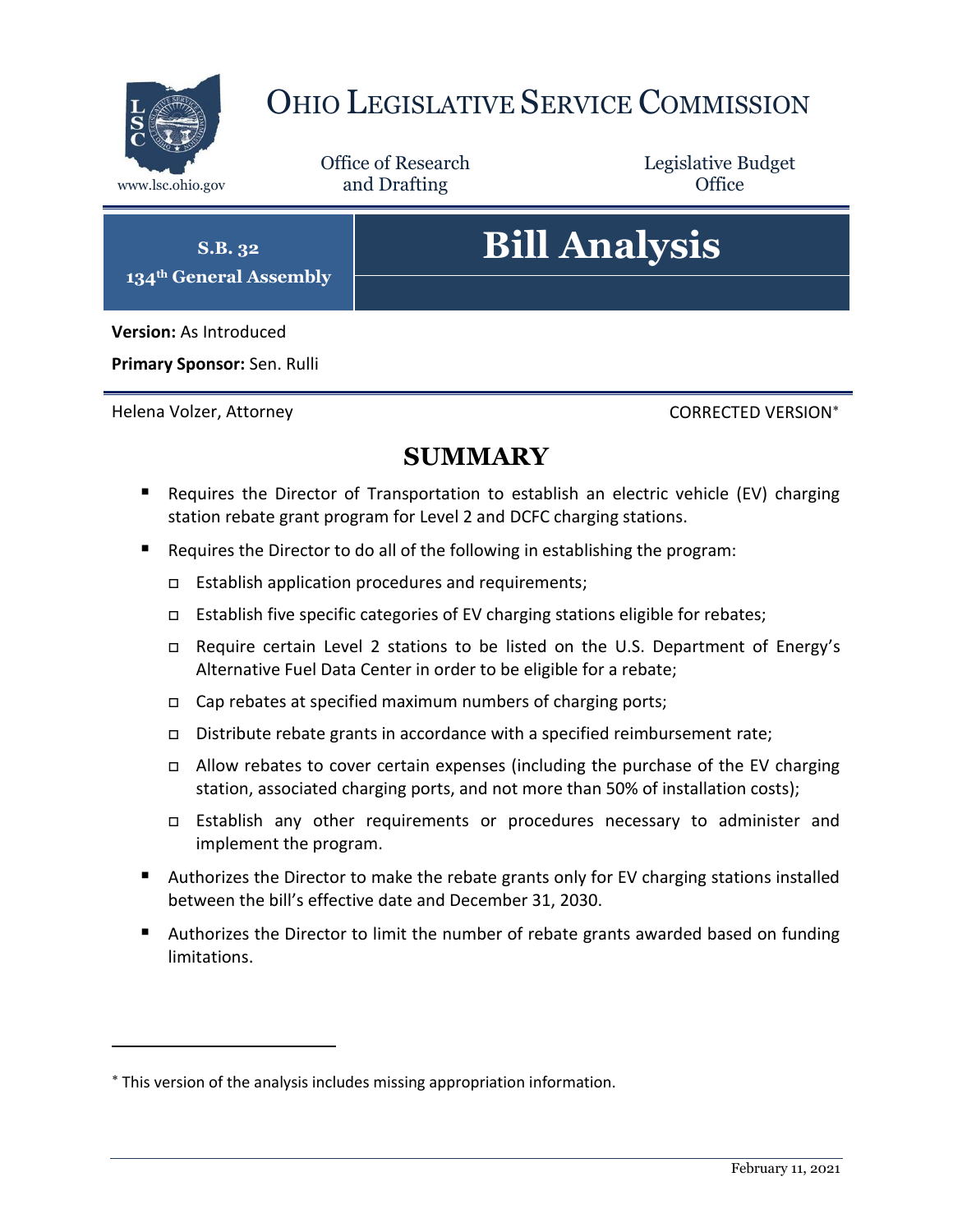Appropriates \$10 million in both fiscal years 2022 and 2023 for purposes of the program.

### **DETAILED ANALYSIS**

#### **Electric vehicle (EV) charging station rebate grant program**

The bill requires the Director of Transportation to establish an electric vehicle (EV) charging station rebate grant program for Level 2 and DCFC charging stations. The Director is authorized to establish general requirements and procedures necessary for the administration and implementation of the program, but the bill establishes specific requirements that must be included in the program. In general, the program is designed as a rebate program, meaning that an applicant must first purchase and install EV charging stations and then apply to the Director for reimbursement.<sup>1</sup>

Under the bill, an EV charging station is a Level 2 or DCFC charging station. A Level 2 charging station is an electric vehicle charging station that provides electricity to an electric vehicle by at least 208 volts and requires a dedicated circuit. A DCFC charging station is a direct current fast charging electric vehicle charging station with a CCS1 connector that provides electricity to an electric vehicle at a charge rate of at least 75 kilowatts per hour and at least 400 volts and requires a dedicated circuit.<sup>2</sup>

#### **Eligibility requirements**

The bill requires the Director to take specific actions in establishing the program, several of which relate to eligibility and others that relate to reimbursement. The Director must establish an application procedure and application requirements, including a requirement that the applicant own the EV charging station and that the EV charging station be installed in Ohio. In addition, the Director must limit eligibility to the following four types of applicants:

- 1. Commercial entities with an Ohio address;
- 2. Nonprofit organizations;
- 3. State agencies, municipal corporations, or counties;
- 4. Schools (meaning most institutions of primary, secondary, and higher education).<sup>3</sup>

Further, the Director must establish five categories of EV charging stations that are eligible for rebates, including:

1. Public Level 2 charging stations with J1772 connectors that are accessible to the public and that allow any electric vehicle to charge;

 $1$  R.C. 5501.92(B).

 $2$  R.C. 5501.92(B)(3), (4), and (7).

 $3$  R.C. 5501.92(B)(1) and (2).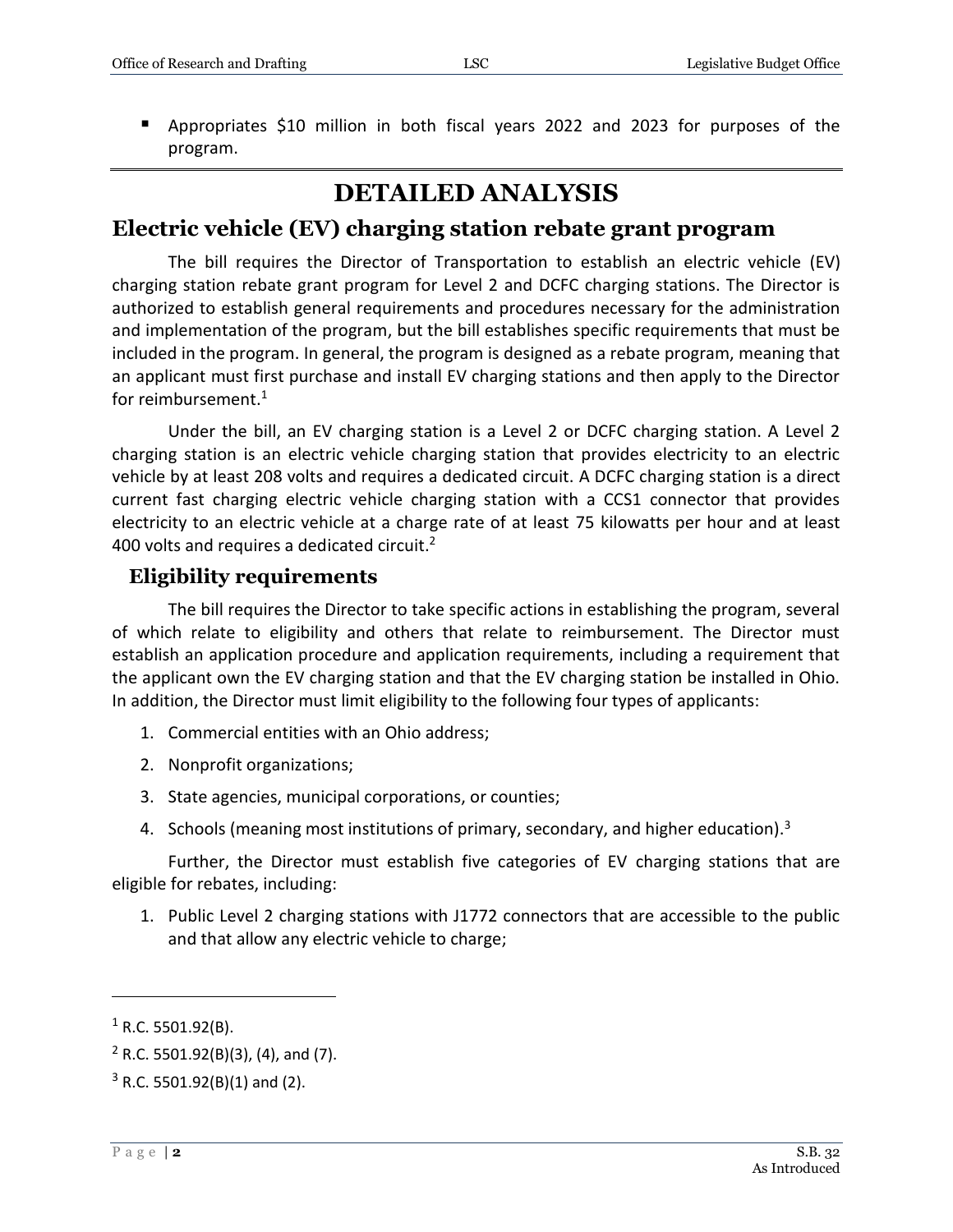- 2. Workplace Level 2 charging stations with J1772 connectors that are accessible to employees of a particular workplace as an incentive for employment or part of a sustainable workplace campaign and that may be publicly accessible;
- 3. Fleet Level 2 charging stations that are dedicated to charging workplace fleet vehicles that do not require the use of J1772 connectors;
- 4. Multifamily Level 2 charging stations with J1772 connectors that provide electric vehicle charging to residents of a multifamily town home, apartment, or condominium complex that is either for the exclusive use of those residents or for the use of those residents and the general public. These stations are only eligible if the multifamily town home, apartment, or condominium complex has at least four units.
- 5. Publicly accessible DCFC charging stations placed at locations along the state highway system and rural areas for the purpose of reducing range anxiety.<sup>4</sup>

In accordance with the categories, the Director must also require as a condition of eligibility that public, workplace, and multifamily Level 2 charging stations to be listed on the United States Department of Energy's Alternative Fuel Data Center. 5

#### **Reimbursement**

The bill requires the Director to distribute rebate grants according to a specific reimbursement rate that places a maximum cap on the reimbursement amount based on the number of charging ports installed at the particular type of EV charging station. The Director may limit the number of rebate grants awarded based on funding limitations and may only award rebates for EV charging stations purchased and installed between the bill's effective date and December 31, 2030.<sup>6</sup>

The table on the following page illustrates those caps and the corresponding reimbursement rate.

 $5$  R.C. 5501.92(B)(4).

<sup>4</sup> R.C. 5501.92(B)(3). A J1772 connector is a Level 2 charger that provides electricity to an electric vehicle by 240 volts or 208 volts and requires a dedicated circuit of between 20 and 100 amperes. R.C. 5501.92(A)(6).

 $6$  R.C. 5501.92(C).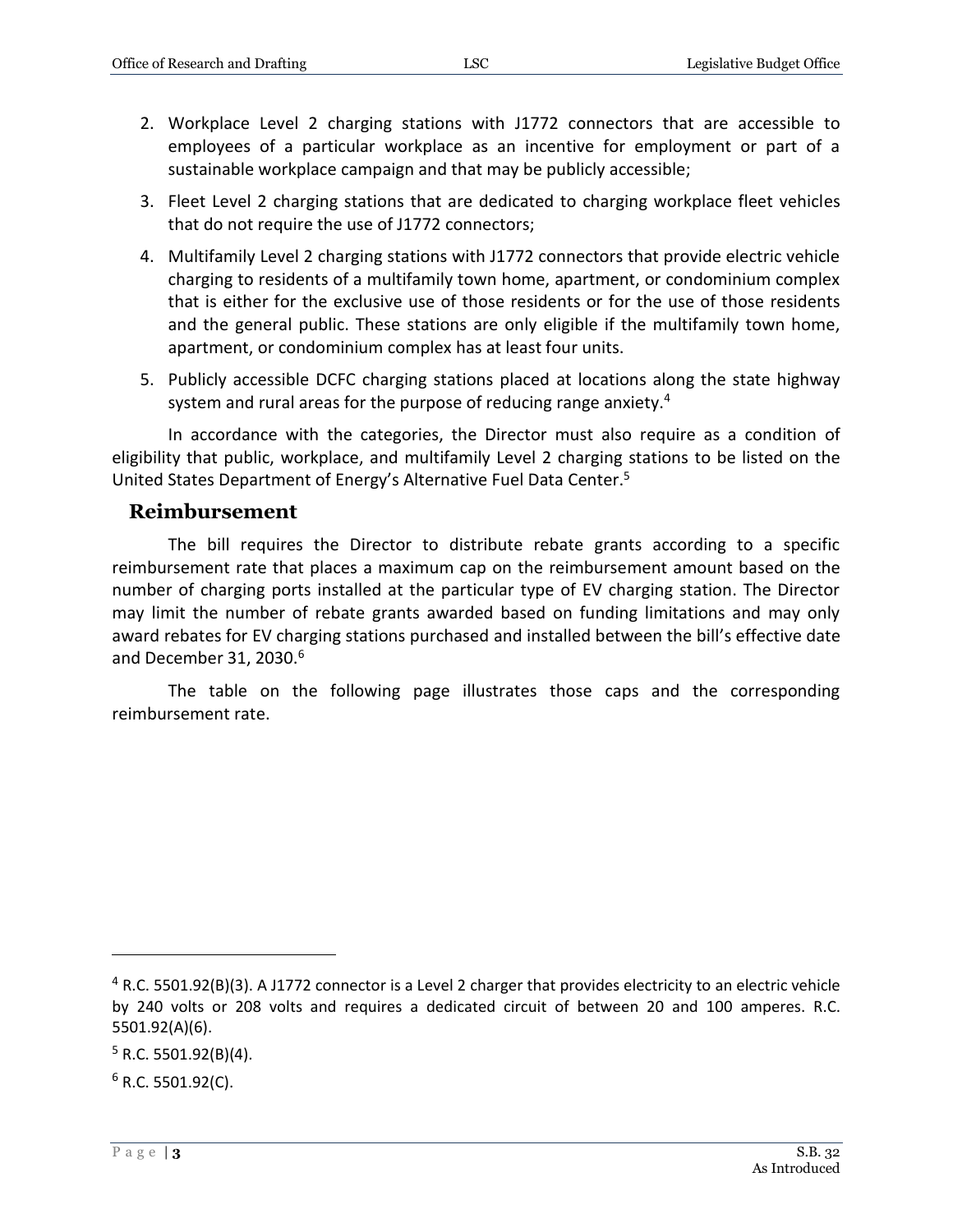| <b>Reimbursement rate</b>             |                                 |                                         |                                                              |                                         |  |
|---------------------------------------|---------------------------------|-----------------------------------------|--------------------------------------------------------------|-----------------------------------------|--|
| <b>Rebate amounts</b>                 |                                 |                                         | Cap on number of reimbursable charging<br>ports per location |                                         |  |
| <b>Type of EV charging</b><br>station | <b>Commercially</b><br>owned    | <b>Government or</b><br>nonprofit owned | <b>Commercially owned</b>                                    | <b>Government or</b><br>nonprofit owned |  |
| Publicly accessible Level 2           | 75%, up to<br>\$3,500 per port  | 90%, up to<br>\$3,500 per port          | 30                                                           | 30                                      |  |
| Workplace Level 2                     | 75%, up to<br>\$3,500 per port  | 90%, up to<br>\$3,500 per port          | 30                                                           | 30                                      |  |
| Fleet Level 2                         | 75%, up to<br>\$3,500 per port  | 90%, up to<br>\$3,500 per port          | 30                                                           | 10                                      |  |
| Multi-family Level 2                  | 90%, up to<br>\$3,500 per port  | 90%, up to<br>\$3,500 per port          | 10                                                           | 10                                      |  |
| <b>DCFC</b>                           | 70%, up to<br>\$15,000 per port | 70%, up to<br>\$15,000 per port         | 30                                                           | 30                                      |  |

For example, for publicly accessible Level 2 charging stations owned by a commercial entity, the rebate amount is 75% of the cost of each Level 2 charging station installed at that location, up to a maximum of \$3,500 per charging port, capped at 30 ports. Thus, the maximum award an applicant could receive for this type of station under the program is \$105,000, if the station was installed with 30 ports. (30 x \$3,500) = \$105,000.

With respect to DCFC charging stations, the maximum award an applicant can receive is 70% of the cost of the station installed at that location, up to a maximum of \$15,000, capped at 30 ports. Thus, the maximum award an applicant could receive for this type of station under the program is \$450,000, if the applicant installed a DCFC charging station with 30 ports.<sup>7</sup>

The bill also requires the Director to allow the rebate grant (the total reimbursable amount) to include both the expenses of purchasing the station and associated charging ports and up to 50% of the associated installation costs. Thus in calculating the overall cost of the station, the Director could reimburse less than 50% of the installation costs in the total calculation. The examples below illustrate how reimbursement may work mathematically.

 $7$  R.C. 5501.92(B)(5) and (6).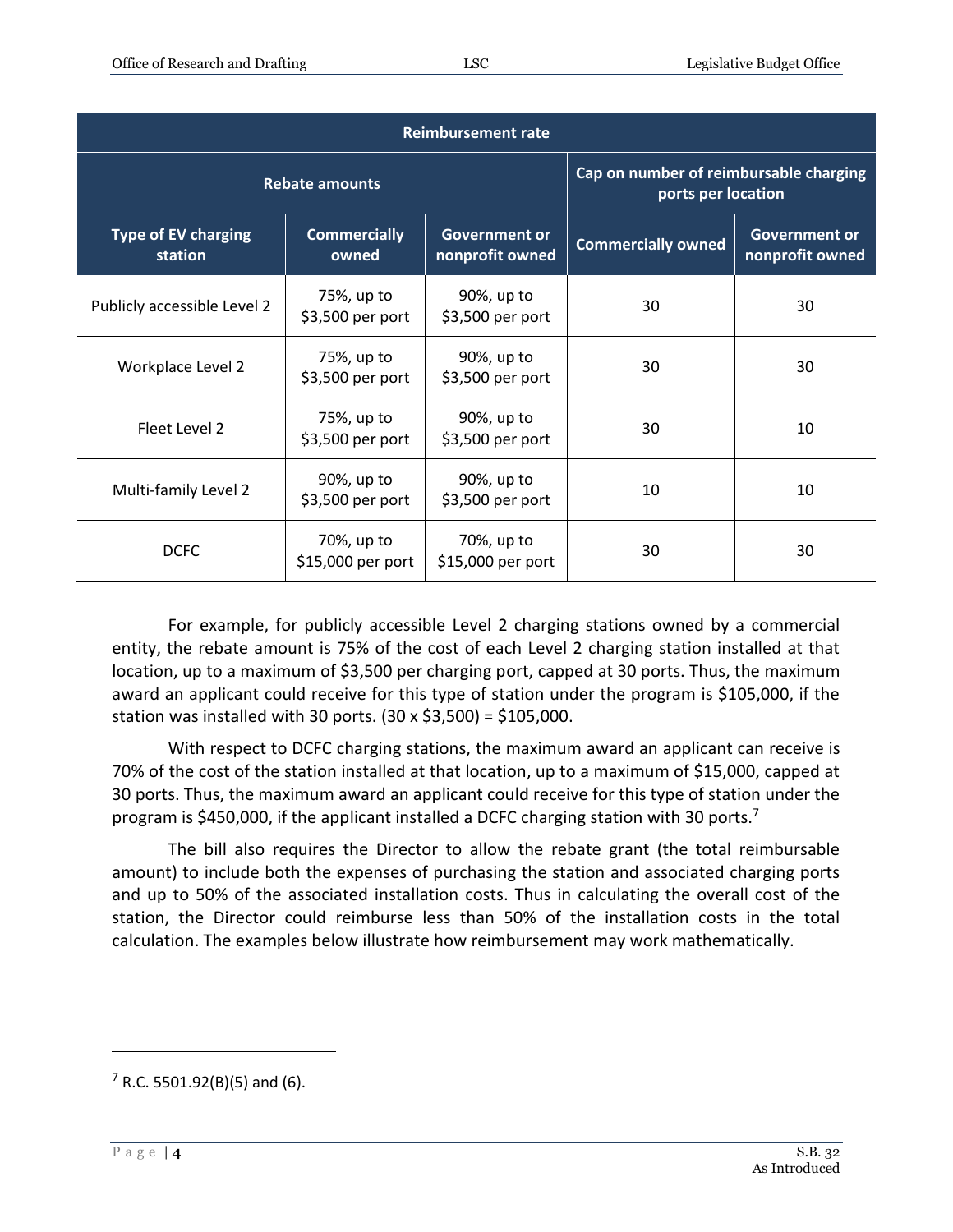#### **Example 1: Commercial Level 2 charging station at a workplace**

Scenario: Applicant is a commercial entity that installed a Level 2 charging station at a workplace with 20 charging ports. The applicant paid \$100,000 to purchase the station and installation costs were \$10,000 (\$110,000 spent by the applicant).

> Because the Director may not reimburse for more than 50% of installation costs, the maximum reimbursement the Director could reimburse for those costs is \$5,000 (50% of \$10,000). The total amount spent by the applicant for purposes of reimbursement then is \$105,000. (\$100,000 + \$5,000 in reimbursable installation costs).

As shown in the table above, the reimbursement rate for this type of station is 75% of the cost of the station. 75% of \$105,000 is \$78,750.

However, the cap is \$3500 per charging port, up to a maximum of 30 charging ports. \$3500 x 20 is \$70,000, thus, \$70,000 is the maximum award the applicant could receive in this scenario.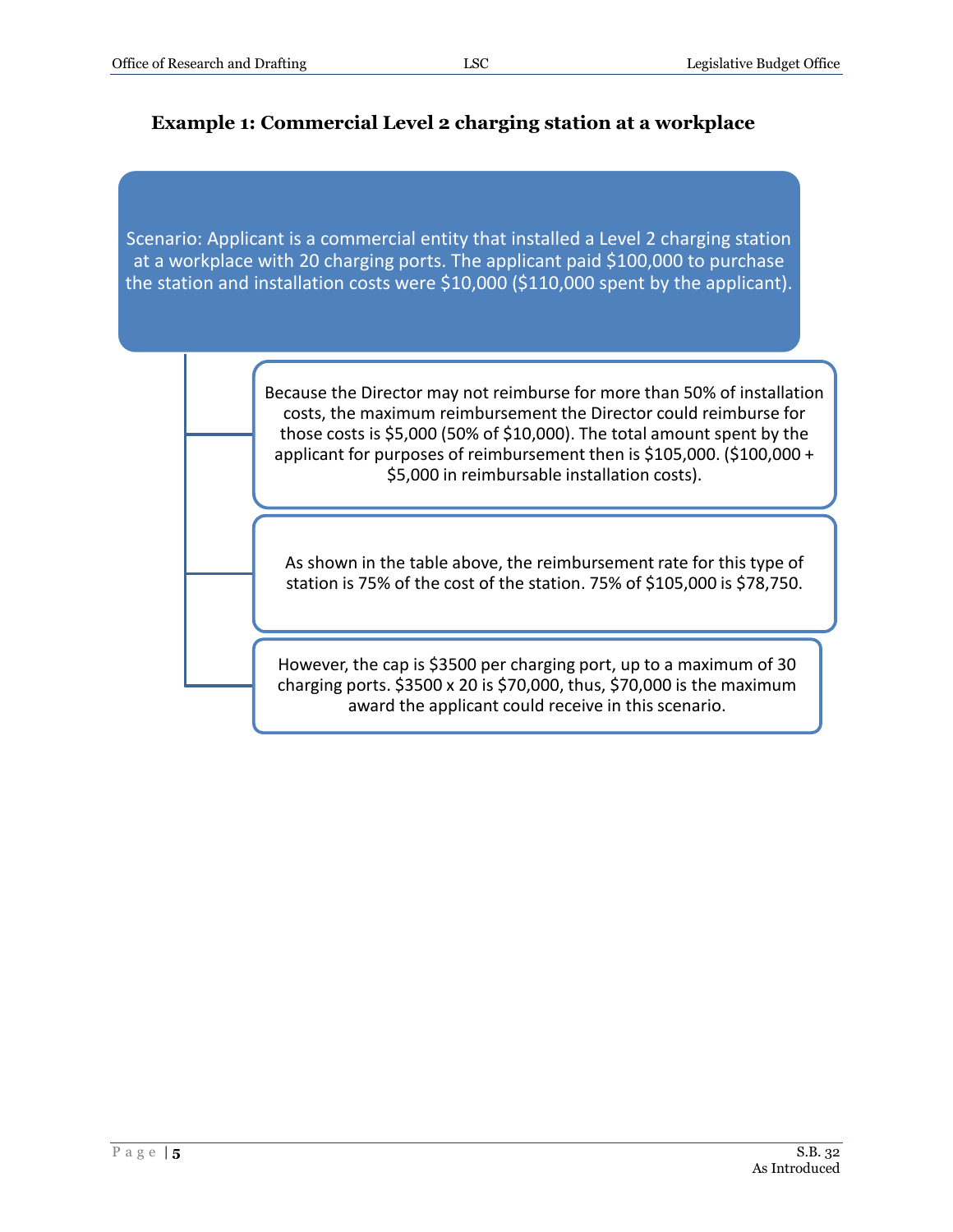#### **Example 2: Government DCFC station**



In other words, while the Director may consider up to 50% of associated installation costs in the overall total reimbursable amount an applicant may receive, the Director is also bound by the reimbursement schedule and caps shown in the table above.<sup>8</sup>

#### **Appropriation**

The bill appropriates \$10 million in both fiscal years 2022 and 2023 for purposes of the program.<sup>9</sup>

 $8$  R.C. 5501.92(B)(7).

<sup>&</sup>lt;sup>9</sup> Section 2.